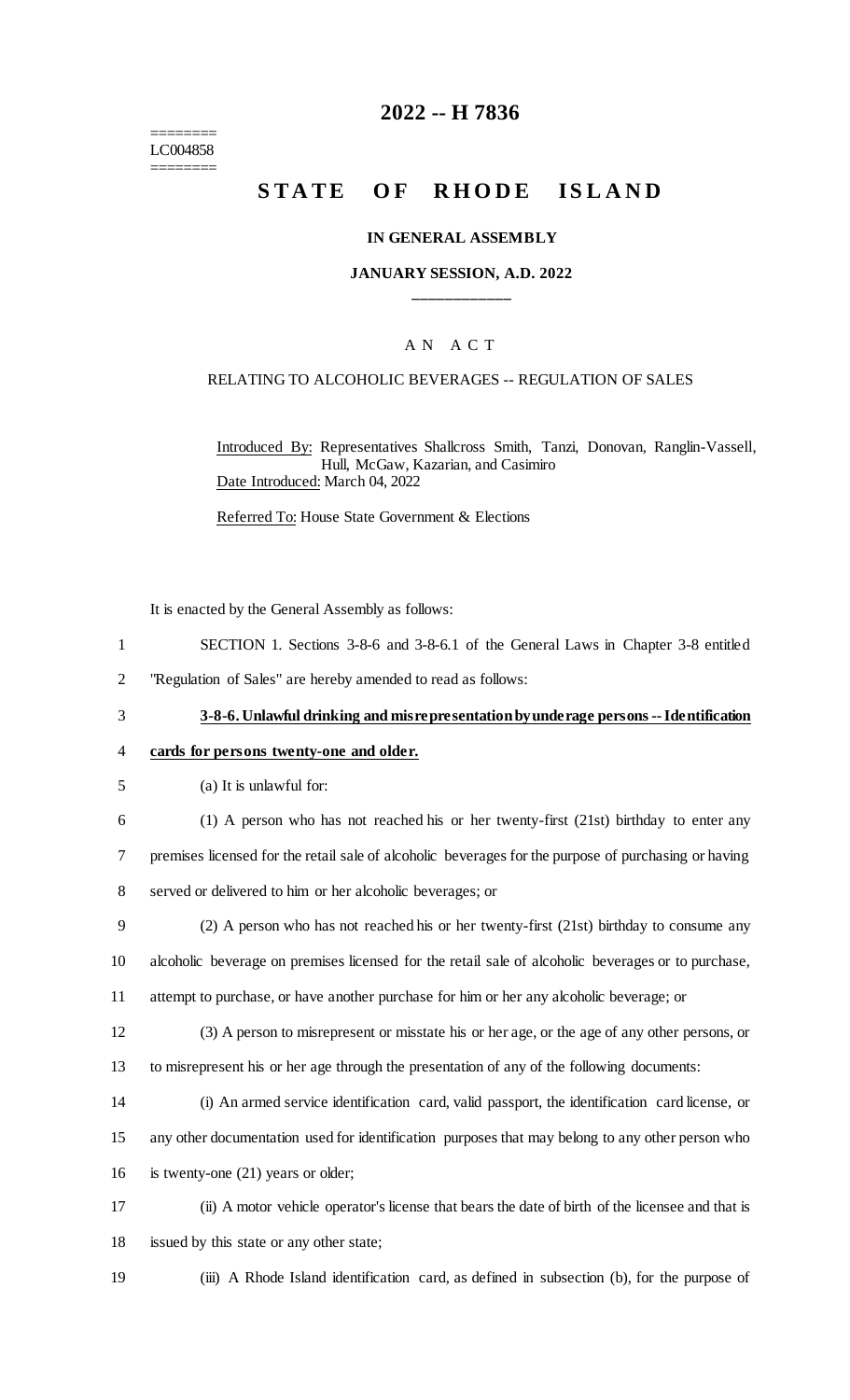inducing any licensee, or any employee of any licensee, to sell, serve, or deliver any alcoholic beverage to a minor.

 (b)(1) The administrator of the division of motor vehicles shall issue to any person who has reached his or her twenty-first (21st) birthday a Rhode Island identification card upon payment of a fee of twenty-five dollars (\$25), and, upon presentation of a certified birth or baptismal certificate, or U.S. or foreign passport, or U.S. naturalization certificate or a valid immigrant or refugee document issued by the United States Citizenship and Immigration Services, including, but not limited to, any one of the following: Form I-551, Form I-94, Form I-688A, Form I-688, and a form evidencing that the applicant is a current or past recipient of a grant of deferred action under the Deferred Action for Childhood Arrivals program, together with a document bearing the applicant's signature.

 (2) A person who has reached his or her fifty-ninth (59th) birthday is not required to pay the fee.

 (3) Each registration card shall be subject to renewal every five (5) years upon payment of a fee of twenty-five dollars (\$25).

 (4) No person who holds an operator's license issued by this state or any other state shall be issued a Rhode Island identification card.

 (5) The identification card shall be signed by the administrator of the division of motor vehicles and by the applicant and his or her picture shall appear on the card along with the required information and the card shall be encased in laminated plastic. The card shall be two inches (2") in height and four inches (4") in length and shall be printed in the following form:

| 22 |                                                 |                          | RHODE ISLAND IDENTIFICATION CARD |        |  |     |  |  |
|----|-------------------------------------------------|--------------------------|----------------------------------|--------|--|-----|--|--|
| 23 |                                                 |                          |                                  |        |  |     |  |  |
| 24 | <b>First Name</b>                               | Middle Name<br>Last Name |                                  |        |  |     |  |  |
| 25 |                                                 |                          |                                  |        |  |     |  |  |
| 26 | Address                                         |                          |                                  |        |  |     |  |  |
|    |                                                 |                          |                                  |        |  |     |  |  |
| 28 | <b>BIRTH RECORD</b>                             |                          |                                  |        |  |     |  |  |
| 29 |                                                 |                          |                                  |        |  |     |  |  |
| 30 | Secure Photo by Pasting here Color of hair      |                          | Color of eyes                    | Sex Ht |  | Wt. |  |  |
| 31 |                                                 |                          |                                  |        |  |     |  |  |
| 32 |                                                 | Issued by                |                                  |        |  |     |  |  |
| 33 | Administrator of the Division of Motor Vehicles |                          |                                  |        |  |     |  |  |
| 34 |                                                 |                          |                                  |        |  |     |  |  |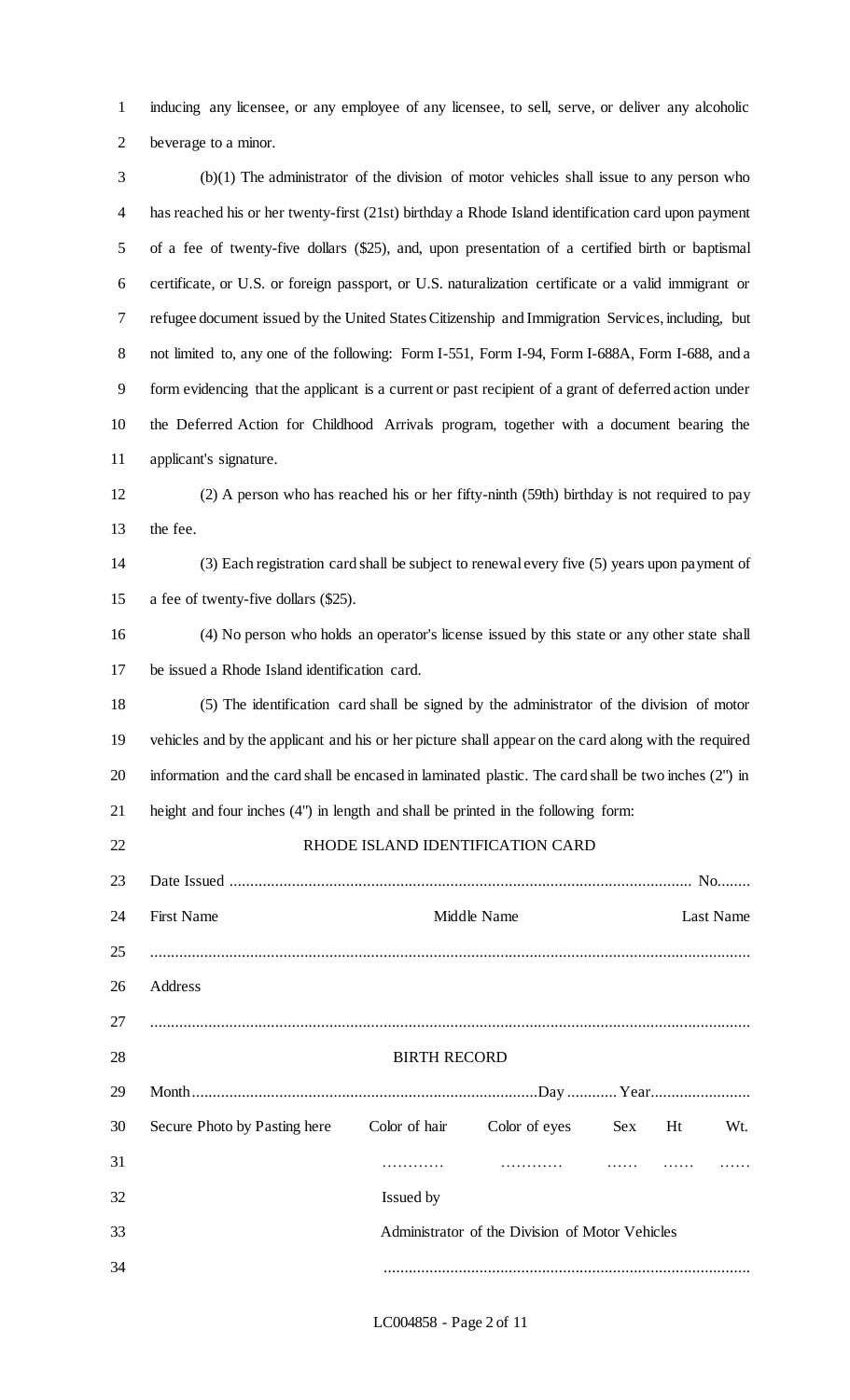| $\mathbf{1}$   |                                                                                                              |
|----------------|--------------------------------------------------------------------------------------------------------------|
| 2              |                                                                                                              |
| 3              | Administrator                                                                                                |
| $\overline{4}$ | (6) The identification cards shall be produced at the adult correctional institutions if they                |
| 5              | have facilities to do so; if the adult correctional institutions have no facilities to do so, then all cards |
| 6              | shall be manufactured by the lowest responsible bidder following advertisement for the solicitation          |
| 7              | of bids.                                                                                                     |
| 8              | (7) The identification cards shall be clearly distinguishable from those issued pursuant to                  |
| 9              | § 3-8-6.1 and operators' and chauffeurs' licenses issued pursuant to title 31.                               |
| 10             | (8) Any person who has been designated as permanently and totally disabled by the social                     |
| 11             | security administration or who upon certification by an optometrist, ophthalmologist, or physician           |
| 12             | that a holder of a valid and current motor vehicle operator's license is no longer able to operate a         |
| 13             | motor vehicle, the administrator of the division of motor vehicles shall issue to such person, upon          |
| 14             | request, a Rhode Island identification card for the unexpired term of the person's motor vehicle             |
| 15             | operator's license at no additional cost. Thereafter, a renewal of such card shall be subject to the         |
| 16             | standard renewal charge of twenty-five dollars (\$25) until the person shall reach his or her fifty-         |
| 17             | ninth (59th) birthday.                                                                                       |
| 18             | (9) The administrator of the division of motor vehicles shall, upon presentation of a United                 |
| 19             | States Department of Defense (DD) FORM 214 or other acceptable documentation of military                     |
| 20             | service and verification of an honorable discharge, issue an identification card to the presenter that       |
| 21             | is clearly marked "veteran," at no additional cost.                                                          |
| 22             | $(c)(1)$ Every retail Class A, B, C, and D licensee shall cause to be kept a book or                         |
| 23             | photographic reproduction equipment that provides the same information as required by the book.              |

 That licensee or the licensee's employee shall require any person who has shown a document as set forth in this section substantiating his or her age to sign that book or to permit the taking of his or her photograph and indicate what document was presented. Use of the photographic reproduction equipment is voluntary for every Class A, B, C and D licensee.

 (2) The sign-in-as-minor book and photographic reproduction equipment shall be prescribed, published, and approved at the direction and control of the division. The book shall contain at least four hundred (400) pages; shall be uniform throughout the state; and shall be distributed at a cost not to exceed seven dollars (\$7.00).

 (3) If a person whose age is in question signs the sign-in-as-minor book or has a photograph taken before he or she is sold any alcoholic beverage and it is later determined that the person had not reached his or her twenty-first (21st) birthday at the time of sale, it is considered prima facie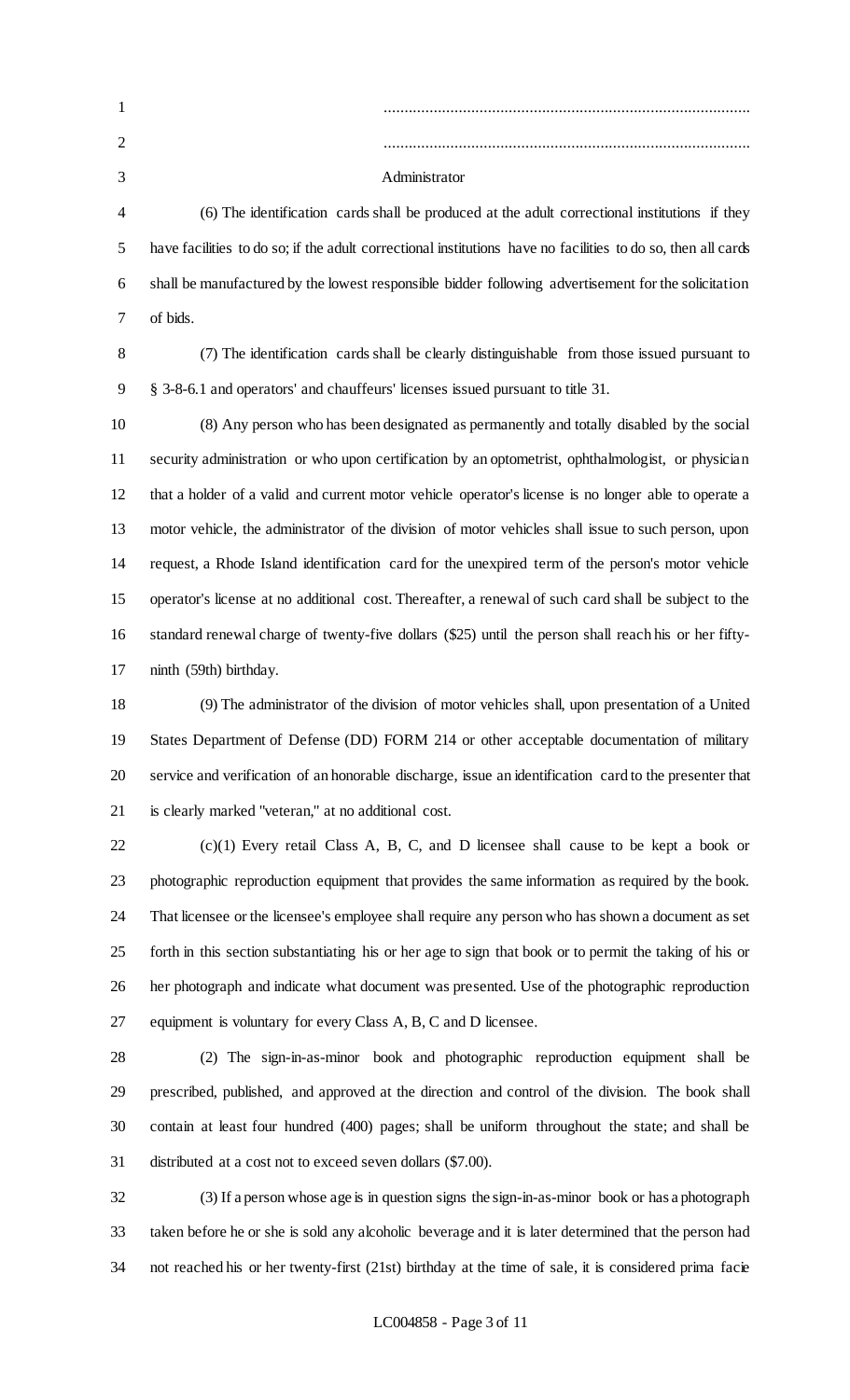evidence that the licensee and/or the licensee's agent or servant acted in good faith in selling any alcoholic beverage to the person producing the document as set forth in this section misrepresenting his or her age.

 (4) Proof of good-faith reliance on any misrepresentation is a defense to the prosecution of the licensee and/or the licensee's agent or servant for an alleged violation of this section.

 (d)(1) Any person who violates this section shall be punished for the first offense by a mandatory fine of not less than one hundred dollars (\$100) nor more than five hundred dollars (\$500) and shall be further punished by thirty (30) hours of community service and shall be further punished by a suspension of his or her motor vehicle operator's license or driving privileges for a period of thirty (30) days; for the second offense by a mandatory fine of not less than five hundred dollars (\$500) nor more than seven hundred fifty dollars (\$750) and shall be further punished by forty (40) hours of community service and will be further punished by a suspension of his or her motor vehicle operator's license or driving privileges for a period of three (3) months; and for the third and subsequent offenses by a mandatory fine for each offense of not less than seven hundred fifty dollars (\$750) nor more than one thousand dollars (\$1,000) and shall be further punished by fifty (50) hours of community service and will be further punished by a suspension of his or her motor vehicle operator's license or driving privileges for a period of one year.

 (2) Any suspension of an operator's license or driving privilege pursuant to this section shall not operate to affect the insurance rating of the offender and any operator's license or driving privilege suspended pursuant to this section shall be reinstated without further expense upon application.

 (e) Within thirty (30) days after this incident the police chief of the city or town where the incident took place is directed to inform, in writing, the department of business regulation whether or not charges in accordance with this section have been preferred against a person who has not reached his or her twenty-first (21st) birthday and has violated this section. If no charge is brought against any person who has not reached his or her twenty-first (21st) birthday and has violated the provisions of this section, then the police chief of the city or town where the incident took place will state the reason for his or her failure to charge the person who has not reached his or her twenty-first (21st) birthday.

 (f) The Rhode Island identification card may be withdrawn at any time for just cause, at the discretion of the administrator of the division of motor vehicles. The administrator of the division of motor vehicles shall keep a record of the cards issued and each card shall contain an identification number specifically assigned to the person to whom the card was issued.

(g) Issuance of a Rhode Island identification card under this section to a current or past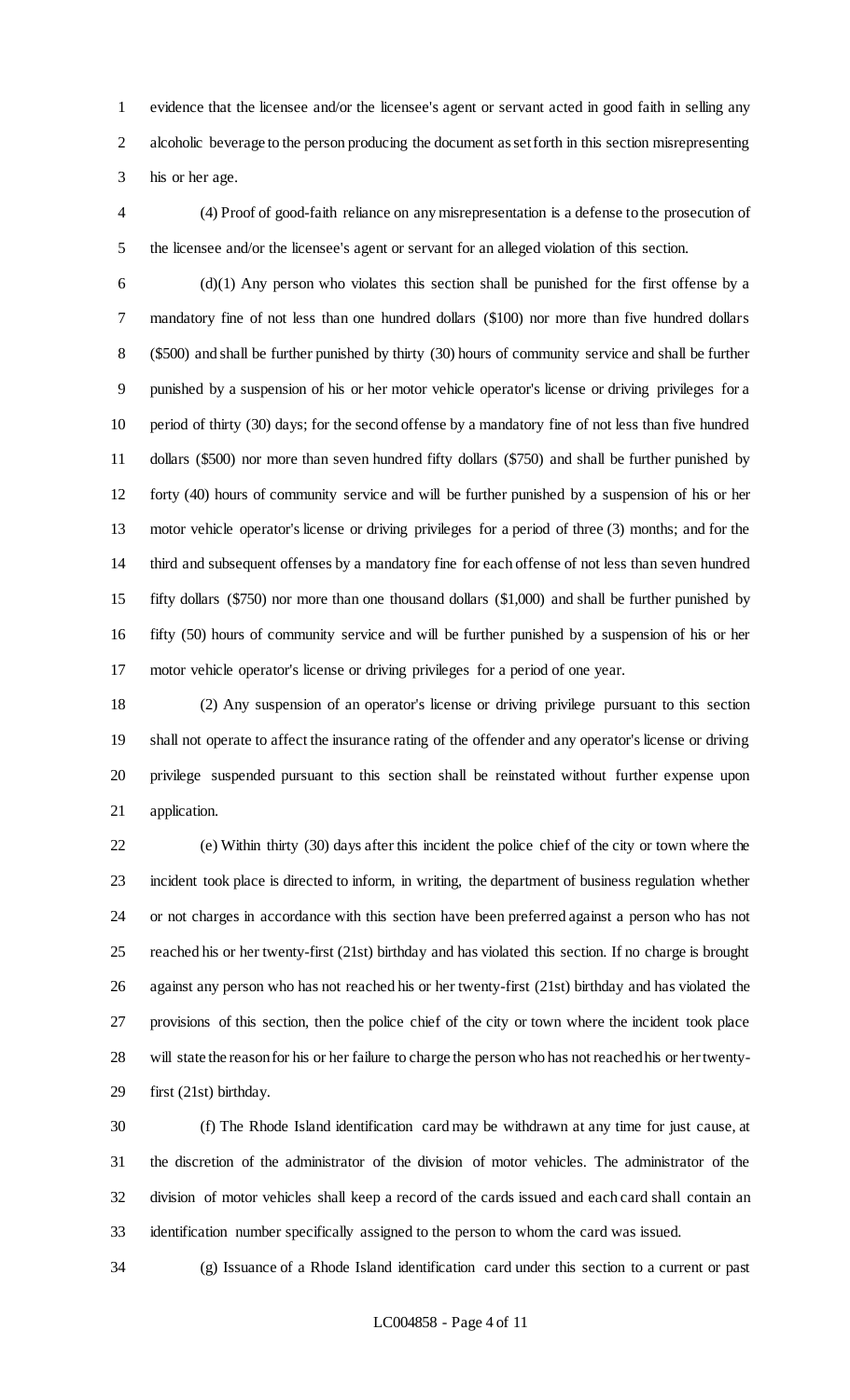recipient of a grant of deferred action under the Deferred Action for Childhood Arrivals (DACA) program shall not confer the right to vote in the state of Rhode Island.

 (h) For any identification card issued under subsection (b) of this section, the division of motor vehicles may, in its discretion, issue a digital identification card. A digital identification card is a secure electronic representation of a physical identification card that is stored on the person's portable electronic device and may be viewed or verified by a person to whom access is allowed. A digital identification card is optional to purchase, supplemental to a physical identification card, 8 and may be accepted in lieu of a physical identification card at the option of the person requesting or requiring proof of identification. No digital identification card shall be issued unless the applicant holds the corresponding physical identification card or unless the corresponding physical identification card is issued simultaneously. The issuance of a digital identification card shall not relieve the holder of the identification card from any obligation to carry and, if required, display a physical identification card. Nothing in this section shall be construed to require any person or entity to accept a digital identification card or otherwise require the purchase of equipment to verify the accuracy of a digital identification card. The division of motor vehicles may digitally cancel, withdraw or reinstate a digital identification card on the occasions that a physical identification card would be taken possession of, cancelled, suspended, returned or reinstated, as appropriate. A digital identification card shall be designed: (1) To protect to the maximum extent practicable the digital identification card holder's privacy, including the use of privacy enhancing technologies or other security methods as deemed appropriate by the division of motor vehicles; (2) So that it is not necessary for the digital identification card holder to relinquish possession of the portable electronic device in which the digital identification card is stored to 24 present the digital identification card. (3) So that it is clearly distinguishable from those issued pursuant to § 3-8-6.1 and operators' and chauffeurs' licenses issued pursuant to chapter 10 of title 31. **3-8-6.1. Identification cards for persons under the age of 21.** (a)(1) The administrator of the division of motor vehicles shall issue to any person upon request, who is under twenty-one (21) years of age, an identification card upon payment of a fee of twenty-five dollars (\$25.00), and, upon presentation of a certified birth or baptismal certificate, or U.S. or foreign passport, or U.S. naturalization certificate, or a valid immigrant or refugee document issued by the United States Citizenship and Immigration Services including, but not

 limited to, any one of the following: Form I-551, Form I-94, Form I-688A, Form I-688, and a form evidencing that the applicant is a current or past recipient of a grant of deferred action under the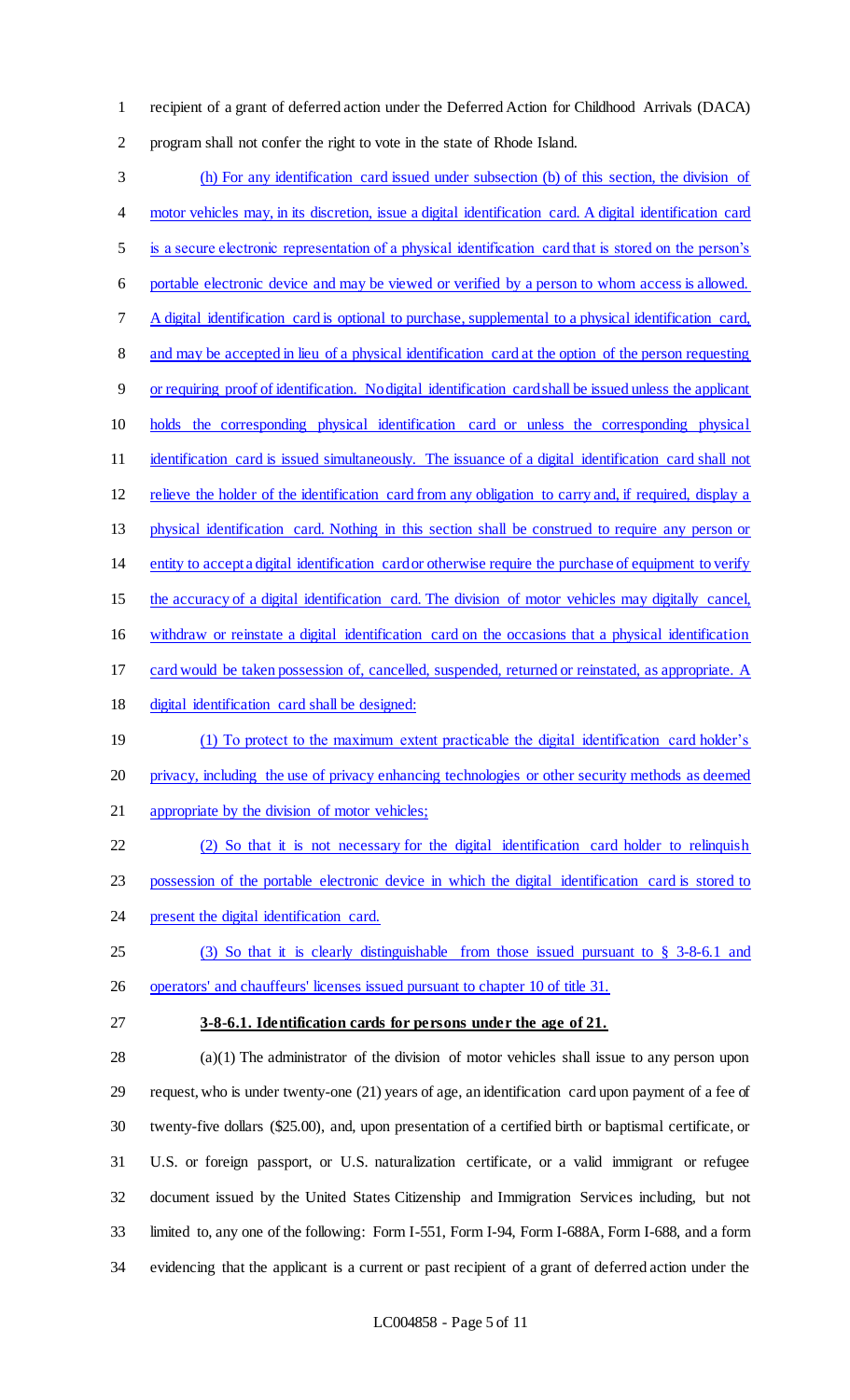| $\mathbf{1}$   | Deferred Action for Childhood Arrivals program, together with a document bearing the applicant's             |  |  |  |  |  |  |
|----------------|--------------------------------------------------------------------------------------------------------------|--|--|--|--|--|--|
| $\overline{2}$ | signature. No person who holds an operator's license, issued by this state or any other state, shall         |  |  |  |  |  |  |
| 3              | be issued an identification card.                                                                            |  |  |  |  |  |  |
| 4              | (2) The identification card shall be subject to renewal every five (5) years upon the payment                |  |  |  |  |  |  |
| 5              | of a fee of twenty-five dollars (\$25.00).                                                                   |  |  |  |  |  |  |
| 6              | (3) The identification card shall be signed by the administrator of the division of motor                    |  |  |  |  |  |  |
| 7              | vehicles and also by the applicant, and his or her picture shall appear on the card along with the           |  |  |  |  |  |  |
| 8              | required information and the card shall be encased in laminated plastic. The card shall be two inches        |  |  |  |  |  |  |
| 9              | (2") in height and four inches (4") in length and shall be printed in the following form:                    |  |  |  |  |  |  |
| 10             | <b>IDENTIFICATION CARD</b>                                                                                   |  |  |  |  |  |  |
| 11             |                                                                                                              |  |  |  |  |  |  |
| 12             | <b>First Name</b><br>Middle Name<br>Last Name                                                                |  |  |  |  |  |  |
| 13             |                                                                                                              |  |  |  |  |  |  |
| 14             | Address                                                                                                      |  |  |  |  |  |  |
| 15             |                                                                                                              |  |  |  |  |  |  |
| 16             | <b>BIRTH RECORD</b>                                                                                          |  |  |  |  |  |  |
| 17             |                                                                                                              |  |  |  |  |  |  |
| 18             | Secure Photo by Pasting here<br>Color of hair<br>Color of eyes<br>Ht<br>Wt.<br>Sex                           |  |  |  |  |  |  |
| 19             |                                                                                                              |  |  |  |  |  |  |
| 20             | Issued by                                                                                                    |  |  |  |  |  |  |
| 21             | Administrator of the Division of Motor Vehicles                                                              |  |  |  |  |  |  |
| 22             |                                                                                                              |  |  |  |  |  |  |
| 23             |                                                                                                              |  |  |  |  |  |  |
| 24             |                                                                                                              |  |  |  |  |  |  |
| 25             | Administrator                                                                                                |  |  |  |  |  |  |
| 26             | (4) The identification cards shall be produced at the adult correctional institution if they                 |  |  |  |  |  |  |
| 27             | have facilities to do so; if the adult correctional institutions have no facilities to do so, then all cards |  |  |  |  |  |  |
| 28             | shall be manufactured by the lowest responsible bidder following advertisement for the solicitation          |  |  |  |  |  |  |
| 29             | of bids.                                                                                                     |  |  |  |  |  |  |
| 30             | (5) The identification cards shall be clearly distinguishable from those issued pursuant to                  |  |  |  |  |  |  |
| 31             | § 3-8-6 and operators' and chauffeurs' licenses issued pursuant to title 31.                                 |  |  |  |  |  |  |
| 32             | (b) The identification card may be withdrawn at any time for just cause, at the discretion                   |  |  |  |  |  |  |
| 33             | of the administrator of the division of motor vehicles. The administrator of the division of motor           |  |  |  |  |  |  |
| 34             | vehicles shall keep a record of the cards issued and each card shall contain an identification number        |  |  |  |  |  |  |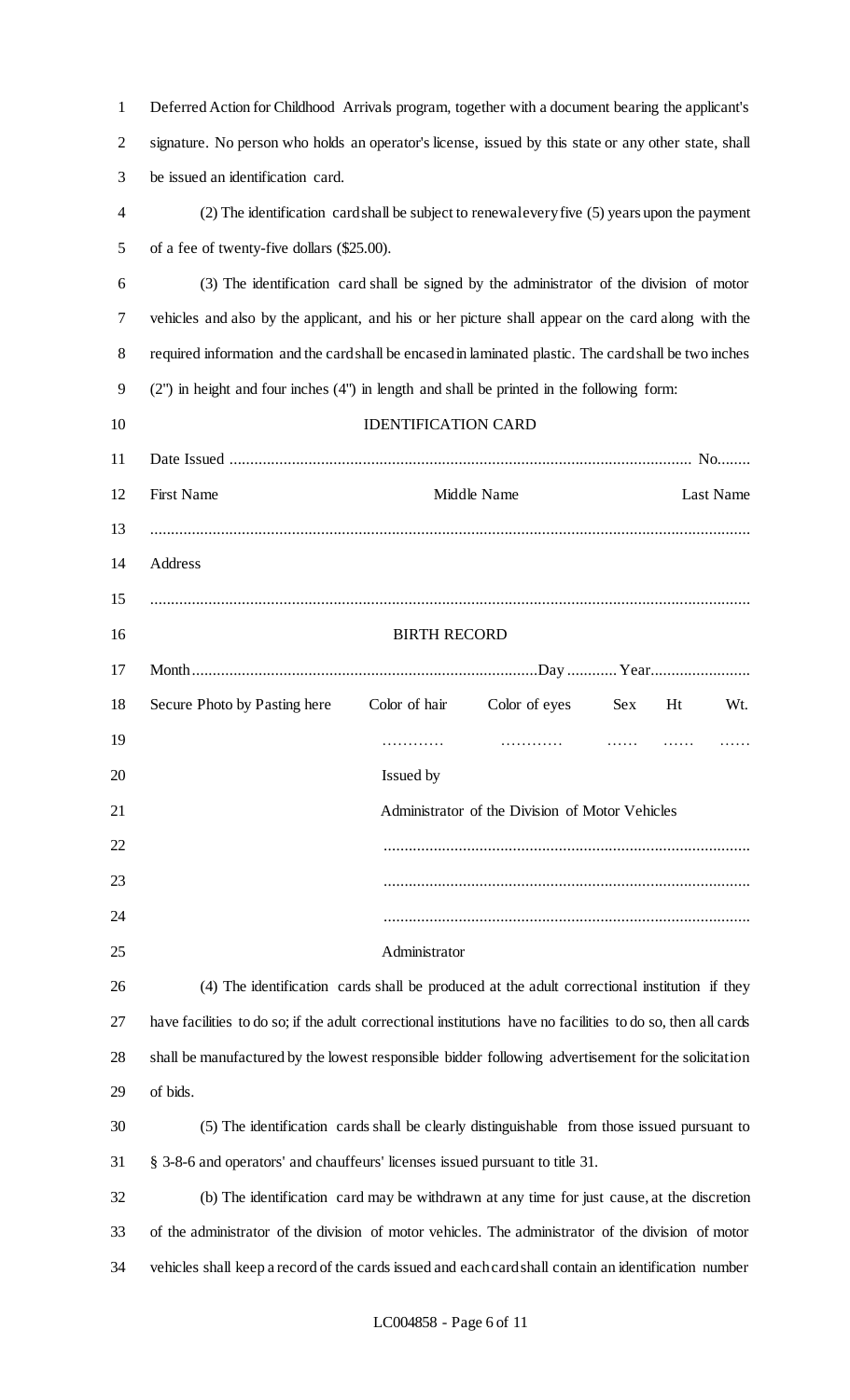specifically assigned to the person to whom the card was issued.

 (c) The administrator of the division of motor vehicles shall, upon presentation of a United States Department of Defense (DD) FORM 214 or other acceptable documentation of military service and verification of an honorable discharge, issue an identification card to the presenter that is clearly marked "veteran," at no additional cost.

 (d) Issuance of a Rhode Island identification card under this section to a current or past recipient of a grant of deferred action under the Deferred Action for Childhood Arrivals (DACA) program shall not confer the right to vote in the state of Rhode Island.

 (e) For any identification card issued under subsection (a) of this section, the division of motor vehicles may, in its discretion, issue a digital identification card. A digital identification card is a secure electronic representation of a physical identification card that is stored on the person's portable electronic device and may be viewed or verified by a person to whom access is allowed. 13 A digital identification card is optional to purchase, supplemental to a physical identification card, and may be accepted in lieu of a physical identification card at the option of the person requesting or requiring proof of identification. No digital identification card shall be issued unless the applicant holds the corresponding physical identification card or unless the corresponding physical identification card is issued simultaneously. The issuance of a digital identification card shall not 18 relieve the holder of the identification card from any obligation to carry and, if required, display a 19 physical identification card. Nothing in this section shall be construed to require any person or 20 entity to accept a digital identification card or otherwise require the purchase of equipment to verify the accuracy of a digital identification card. The division of motor vehicles may digitally cancel, withdraw or reinstate a digital identification card on the occasions that a physical identification card would be taken possession of, cancelled, suspended, returned or reinstated, as appropriate. A 24 digital identification card shall be designed: (1) To protect to the maximum extent practicable the digital identification card holder's privacy, including the use of privacy enhancing technologies or other security methods as deemed appropriate by the division of motor vehicles; (2) So that it is not necessary for the digital identification card holder to relinquish possession of the portable electronic device in which the digital identification card is stored to present the digital identification card. (3) So that it is clearly distinguishable from those issued pursuant to § 3-8-6 and operators' 32 and chauffeurs' licenses issued pursuant to chapter 10 of title 31. SECTION 2. Section 31-10-26 of the General Laws in Chapter 31-10 entitled "Operators'

and Chauffeurs' Licenses" is hereby amended to read as follows: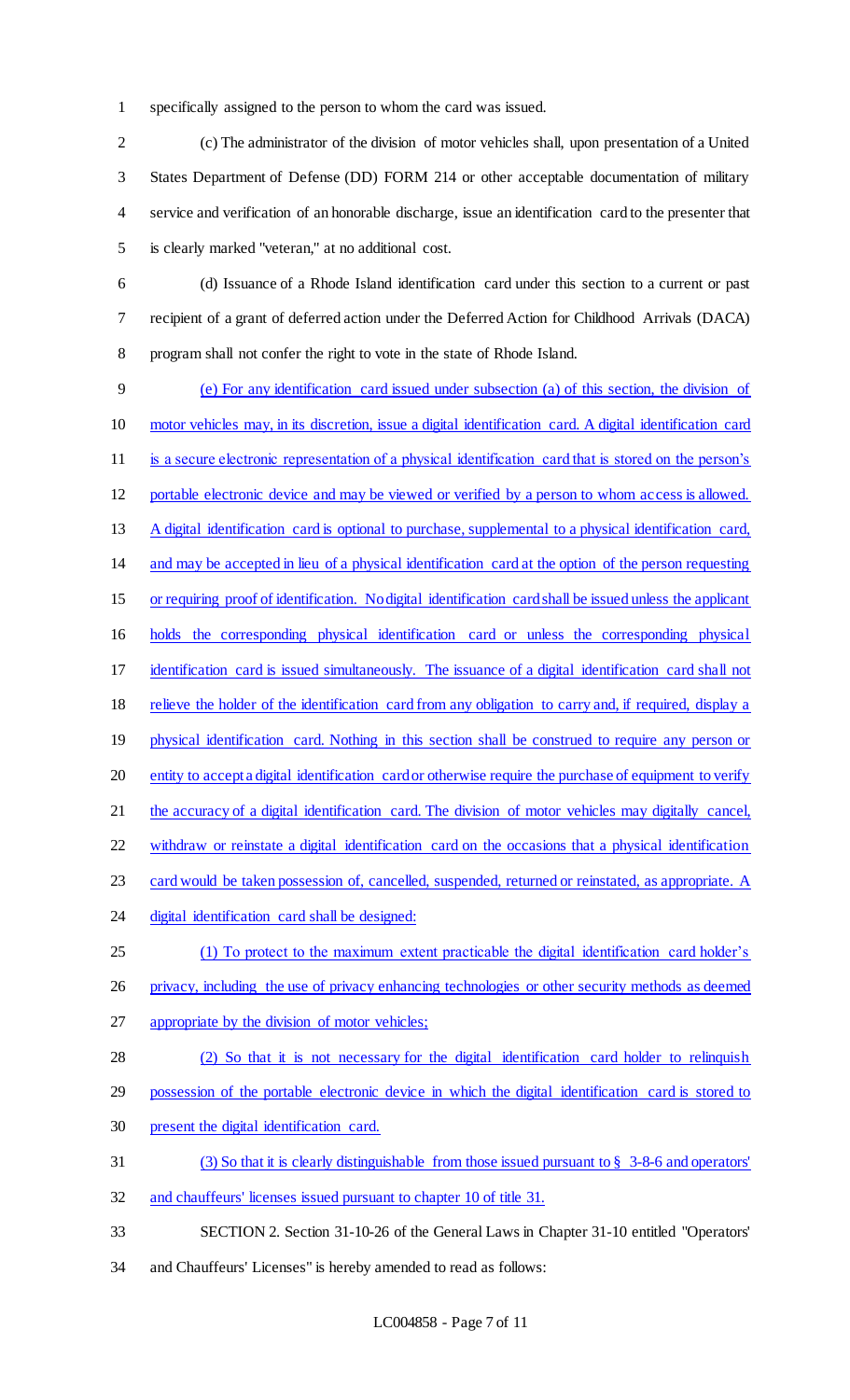### **31-10-26. Issuance of license.**

 (a) The division of motor vehicles shall, upon payment of the required fee, issue to every qualifying applicant an operator's or chauffeur's license. The license shall be approximately two and one-half inches (2½") wide and three and one-half inches (3½") long and shall bear on it a distinguishing number assigned to the licensee; the full name; date of birth; residence address; brief description of the licensee; a photograph of the licensee; whether the licensee has indicated a desire to donate tissue or organs pursuant to the provisions of chapter 18.6.1 of title 23; and either a space upon which the licensee shall write his or her usual signature with pen and ink or a facsimile of the signature of the licensee. No license shall be valid until it has been so signed by the licensee designated on it. A negative file of all photographs of licensees shall be maintained by the division of motor vehicles for a period of five (5) years.

 (b) The division of motor vehicles shall issue an operator's or chauffeur's license pursuant to this chapter to every qualifying applicant, including, but not limited to, any current or past recipient of a grant of deferred action under the Deferred Action for Childhood Arrivals (DACA) program, provided any applicant subject to the DACA program shall provide evidence of having received the grant from the United States Citizenship and Immigration Services.

 (c) The division of motor vehicles shall issue special licenses to those licensees who have indicated that they desire to donate tissue or organs, which conform to the provisions of the Revised Uniform Anatomical Gift Act, chapter 18.6.1 of title 23.

 (d) Any person who is a law enforcement officer, meaning any permanently employed member of the state, city, or town police departments, sheriffs and deputy sheriffs, members of the marshal's unit, capitol police, and the state fire marshal and deputy fire marshals of the division of building, design and fire professionals or a member of the department of attorney general, any permanently employed federal law enforcement officer assigned in Rhode Island, or any member of the United States Attorney's Office in Rhode Island or any employee of the R.I. department of corrections, as recommended by the director of the department of corrections, upon request of the applicant, shall be issued a license that contains the applicant's official business address in lieu of a residence address as required under the general provisions of this section.

 (e) The license issued to a person applying for the first time shall be designated as a "first license." A first license shall be issued for a one-year period after which time a permanent driver's license shall be issued according to this section.

 (f) If an applicant has been adjudicated for committing one moving motor vehicle violation, has been involved in one reportable motor vehicle accident, or both, he or she shall be summoned for a hearing before a judge of the traffic tribunal at which time the driving record will be reviewed.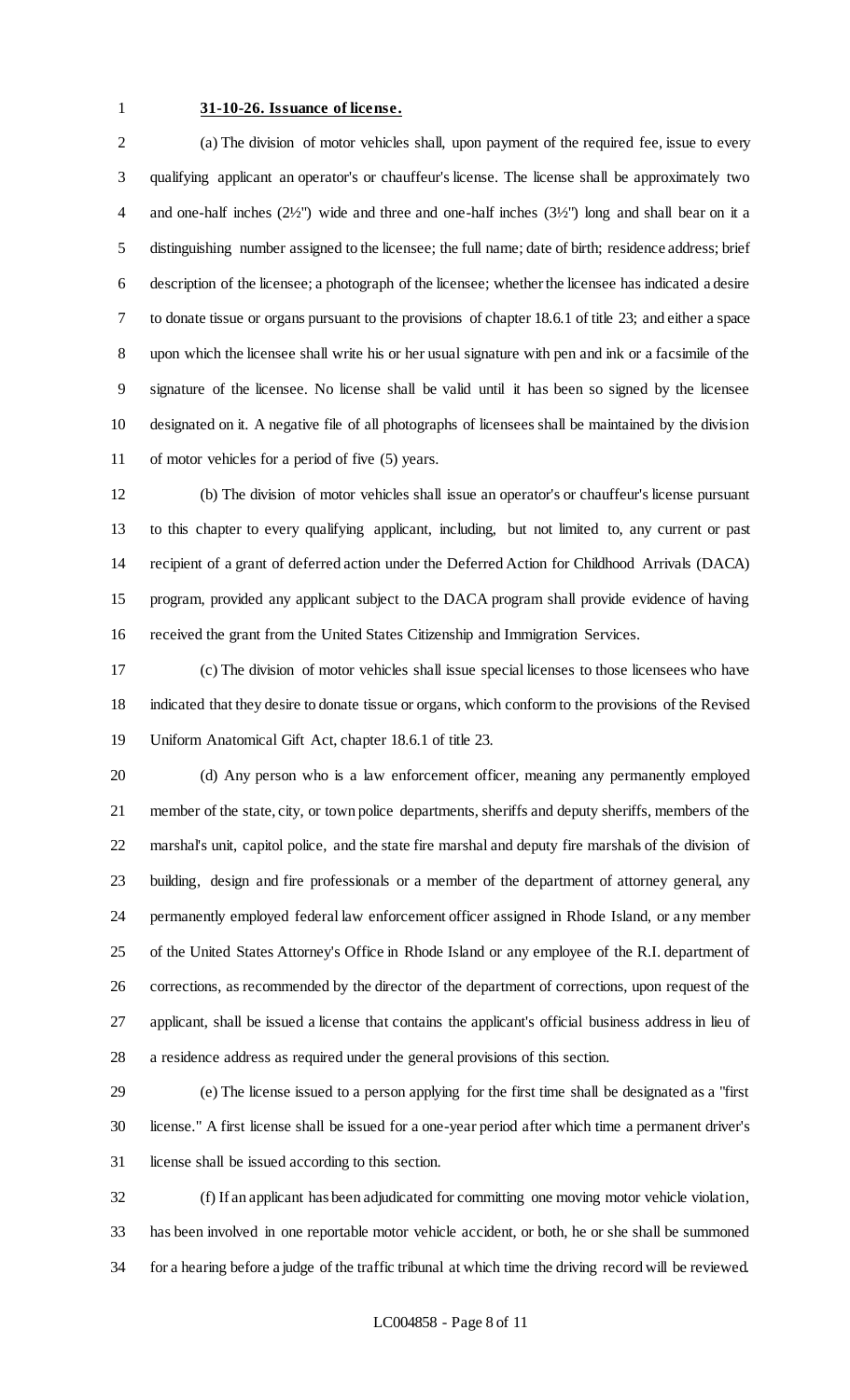The traffic tribunal judge shall determine if the person should be granted an operator's license, be reissued a first license, or be denied a license to operate a motor vehicle in the state of Rhode Island.

 (g) Any person who is under the age of twenty-one (21) years shall, upon payment of the required fee and upon meeting the qualifications for the receipt of an operator's or chauffeur's license, be issued a license that shall be readily distinguishable in color from those licenses issued to persons who are twenty-one (21) years of age or older. When a person under the age of twenty- one (21) years to whom a license has been issued and whose license is in full force and effect, attains his or her twenty-first birthday, he or she shall be entitled to receive a new license of the type issued to persons who are older than the age of twenty-one (21) years from the administrator of the division of motor vehicles upon demand at no expense. Every person shall supply to the division of motor vehicles satisfactory proof of his or her date of birth.

 (h) The division of motor vehicles shall issue special licenses upon the request of a licensee that conform to the provisions of the Revised Uniform Anatomical Gift Act, chapter 18.6.1 of title 23.

 (i) The division of motor vehicles shall note in an appropriate manner a restriction on any person's license who is prohibited from operating a motor vehicle that is not equipped with an ignition interlock system as provided in chapter 27 of this title.

 (j) Any personal digitized information contained within an operator's or chauffeur's license shall be limited to: (a) the licensee's name, age, date of birth, address, gender, physical description such as weight, height, hair color and eye color, signature and organ donor status; and (b) the license number, commercial endorsements, expiration date, issue date, restriction, and class.

 (k) Except to the extent an entity is authorized to renew drivers' licenses, or except for financial institutions engaged in the verification of information for financial transactions, nongovernmental entities shall not have access to any digitized information contained in an operator's or chauffeur's license other than the licensee's name, age, date of birth, signature, and photographic image, and the license's expiration date; nor shall they store, record, or retain any such information obtained through a digital reading device. Access to digitized information by these entities shall be solely for the purpose of determining the age of an individual for a transaction, right, or privilege available by law only to persons of a certain age.

 (l) To the extent that nongovernmental entities shall have access to the digitized information stored on an operator's or chauffeur's license, the entity shall be civilly liable for the unauthorized access to, or retention or use of, the information by its agents or persons acting in the name of the entity.

(m) The division of motor vehicles shall collect from applicants and licensees their social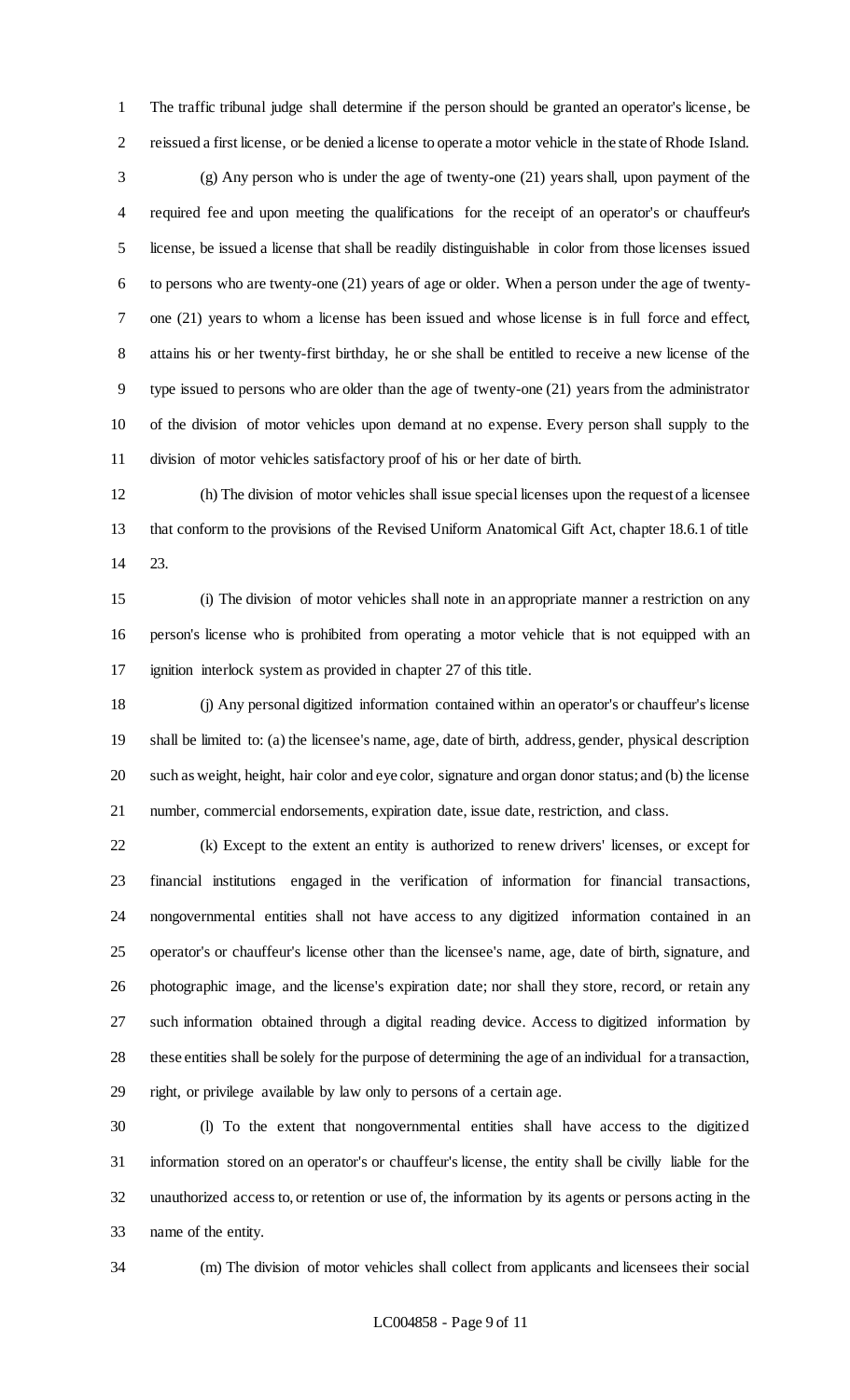security numbers and tax identification numbers only to the extent required by federal law. The numbers shall not be included, either digitally or visually, on the operator's or chauffeur's license.

 (n) Issuance of a Rhode Island operator's license under this chapter to a current or past recipient of a grant of deferred action under the Deferred Action for Childhood Arrivals (DACA) program shall not confer the right to vote in the state of Rhode Island.

 (o) For any license issued under subsection (a) of this section, the division of motor vehicles may, in its discretion, issue a digital driver's license. A digital driver's license is a secure electronic representation of a physical driver's license that is stored on the driver's portable electronic device and may be viewed or verified by a person to whom access is allowed. A digital driver's license is optional to purchase, supplemental to a physical driver's license, and may be accepted in lieu of a physical driver's license at the option of the person requesting or requiring proof of licensure or identification. No digital driver's license shall be issued unless the applicant holds the corresponding physical driver's license or unless the corresponding physical driver's license is issued simultaneously. The issuance of a digital driver's license shall not relieve the licensee from any obligation to carry and, if required, display a physical driver's license. Nothing in this section shall be construed to require any person or entity to accept a digital driver's license or otherwise require the purchase of equipment to verify the accuracy of a digital driver's license. The division of motor vehicles may digitally cancel, suspend or reinstate a digital driver's license on the 19 occasions that a physical driver's license would be taken possession of, cancelled, suspended, 20 returned or reinstated, as appropriate. A digital driver's license shall be designed: (1) To protect to the maximum extent practicable the digital driver's license holder's privacy, including the use of privacy enhancing technologies or other security methods as deemed appropriate by the division of motor vehicles; (2) So that it is not necessary for the digital driver's license holder to relinquish possession 25 of the portable electronic device in which the digital driver's license is stored to present the digital 26 driver's license. (3) So that it is clearly distinguishable from those issued pursuant to §§ 3-8-6 and 3-8-6.1. SECTION 3. This act shall take effect upon passage.

### ======== LC004858 ========